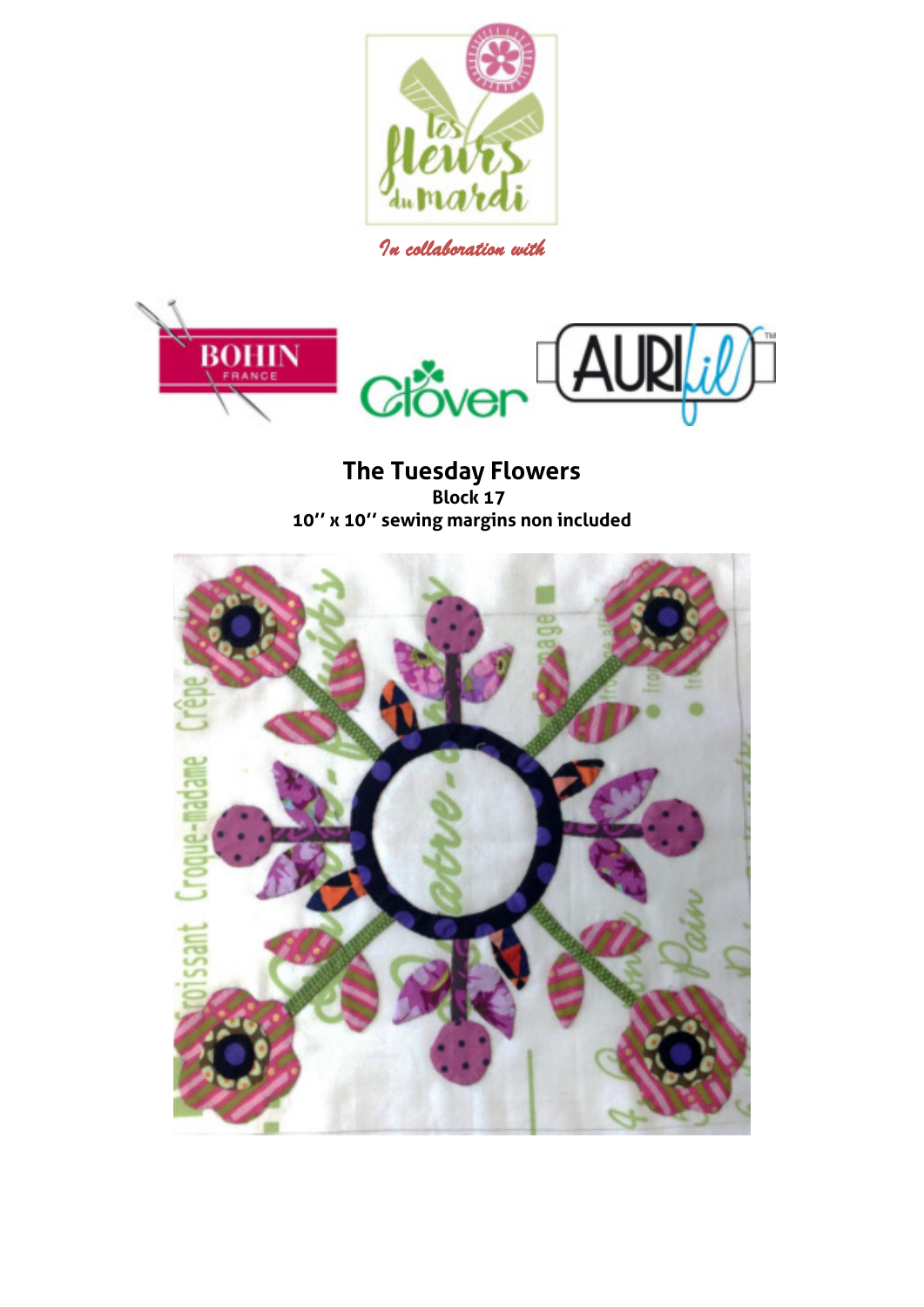## **General points:**

The given measures for cutting square A include the  $\frac{1}{4}$ " sewing margins, rounded up to  $\frac{1}{2}$ " for both.

For the appliqués, add your favorite sewing margin. *The measures on the plans are without the seams.*

## **The cutting:**

 **In a background fabric: 1 square A of 10 ½''**

 **In one fabric for the stems B: 1 bias of 1/2 '' x16''**

 **In one fabric for the stems E : 1 bias of 1/2 '' x8''**

 **In two fabrics, for each one and with the help of the patterns : 4 leaves D et 4 leaves D'**

 **In one fabric: 4 leaves G** 

 **In 4 fabrics for the flowers: In the first one: 4 circles F In the second one: 4 flowers C In the 3rd one: 4 circles H In the 4th one: 4 circles I** 

 **In a last fabric: The ring J** 

**CLOVER fusible bias tape maker ½ '' large ref: 4011 and the ¼ '' interlining ribbon 5mm ref:4041 BOHIN temporary glue pen ref 65504 BOHIN chalk pen: 3 leads R Nº91472 BOHIN needle for appliqué n° 11 AURIFIL 100% cotton threads which match the fabrics CLOVER mini ion 8003EU Freezer paper**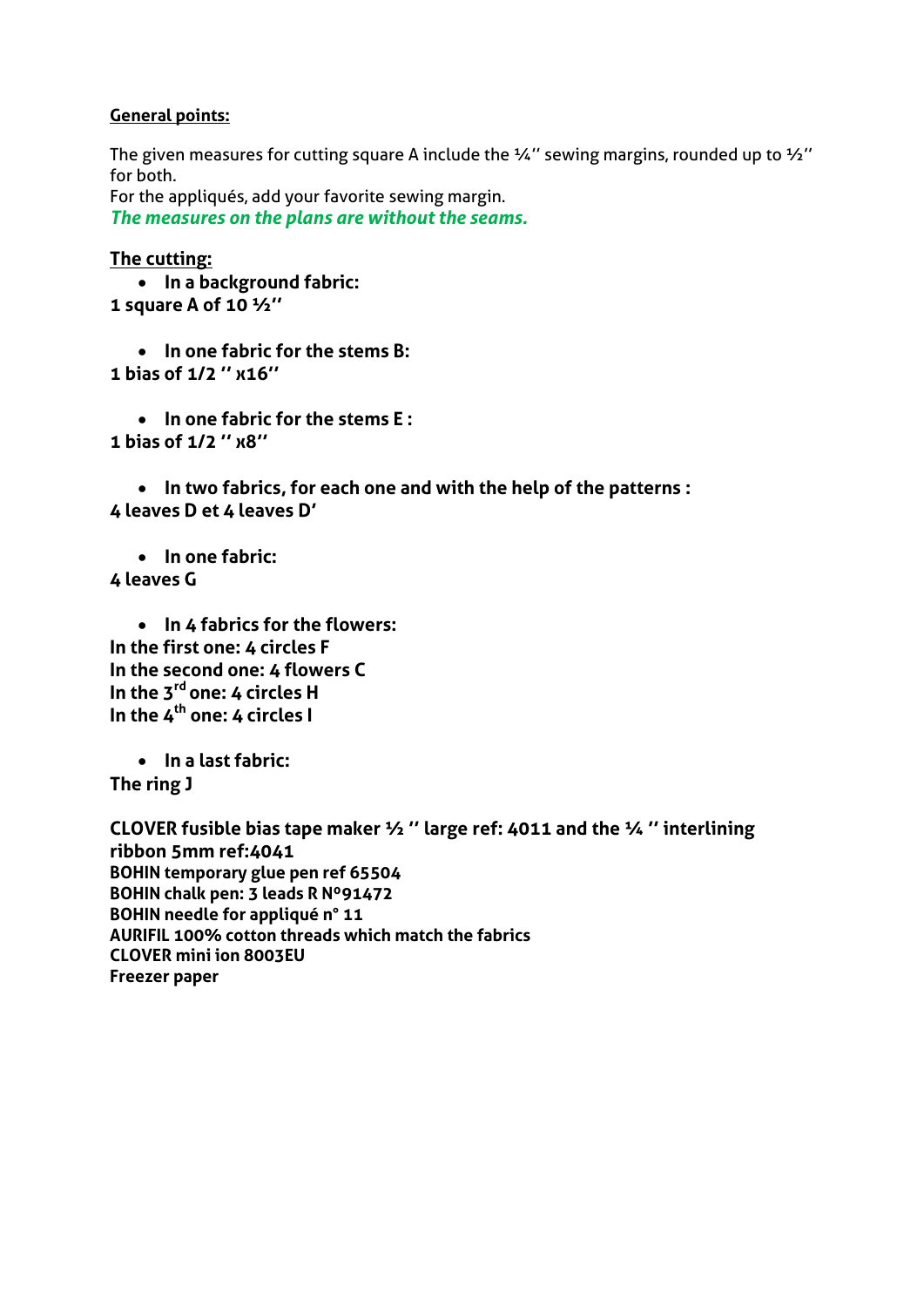## **Realisation:**

Pattern 1 :

Fold the square A on both its diagonals and medians. On the front of the square, report the main lines of the pattern with the PDF file.



Pattern 2: Make the 2 bias of the stems with the fusible bias tape maker and the interlining ribbon (Clover)

According to your favorite method, make the appliqués by following the order of the templates. Applique stems B, flowers C, leaves D and D', stems E and circles F in place.



Sch<sub>2</sub>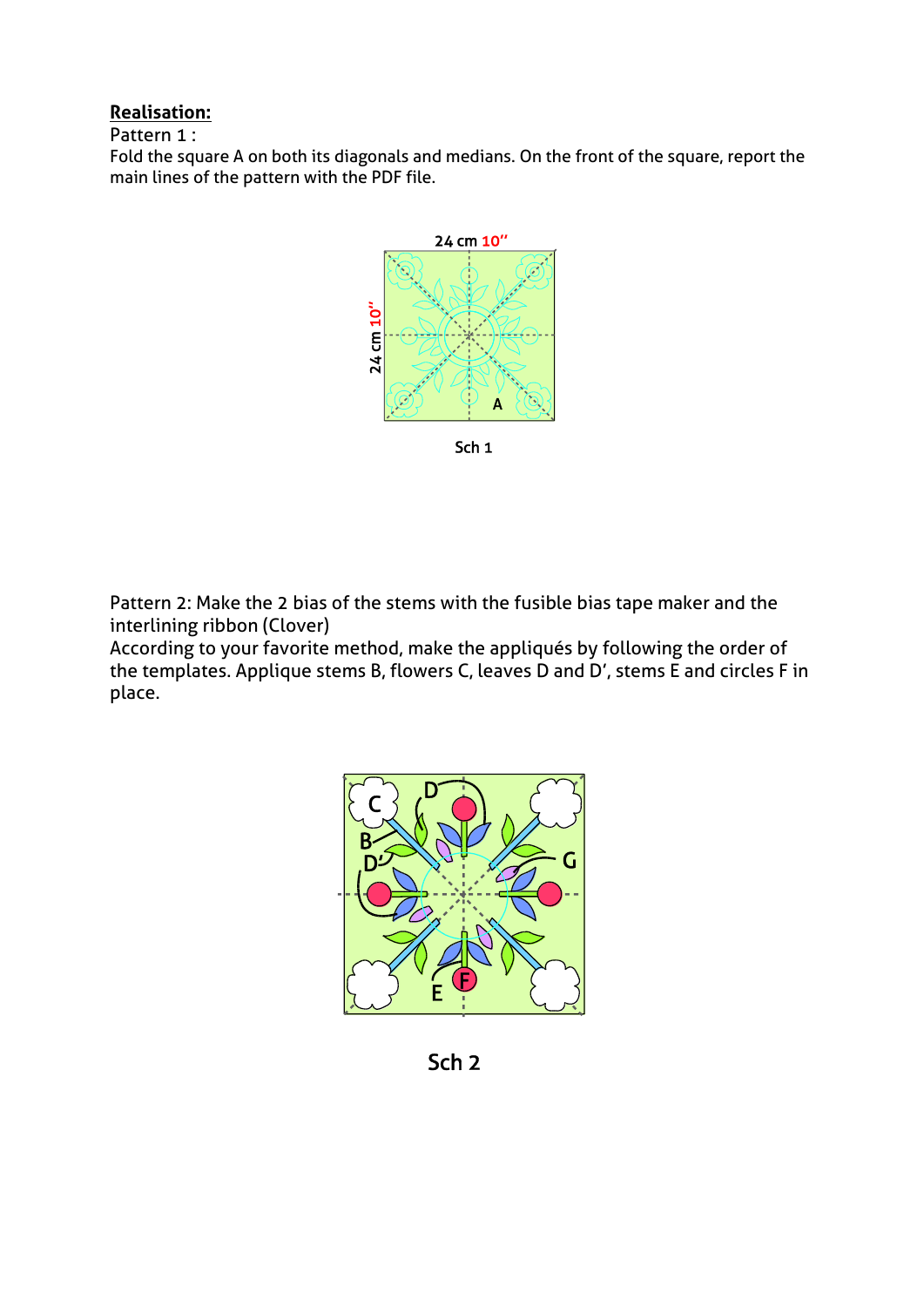Pattern 3: Finally, applique circles H and I and the ring J.



Sch<sub>3</sub> Bloc 17